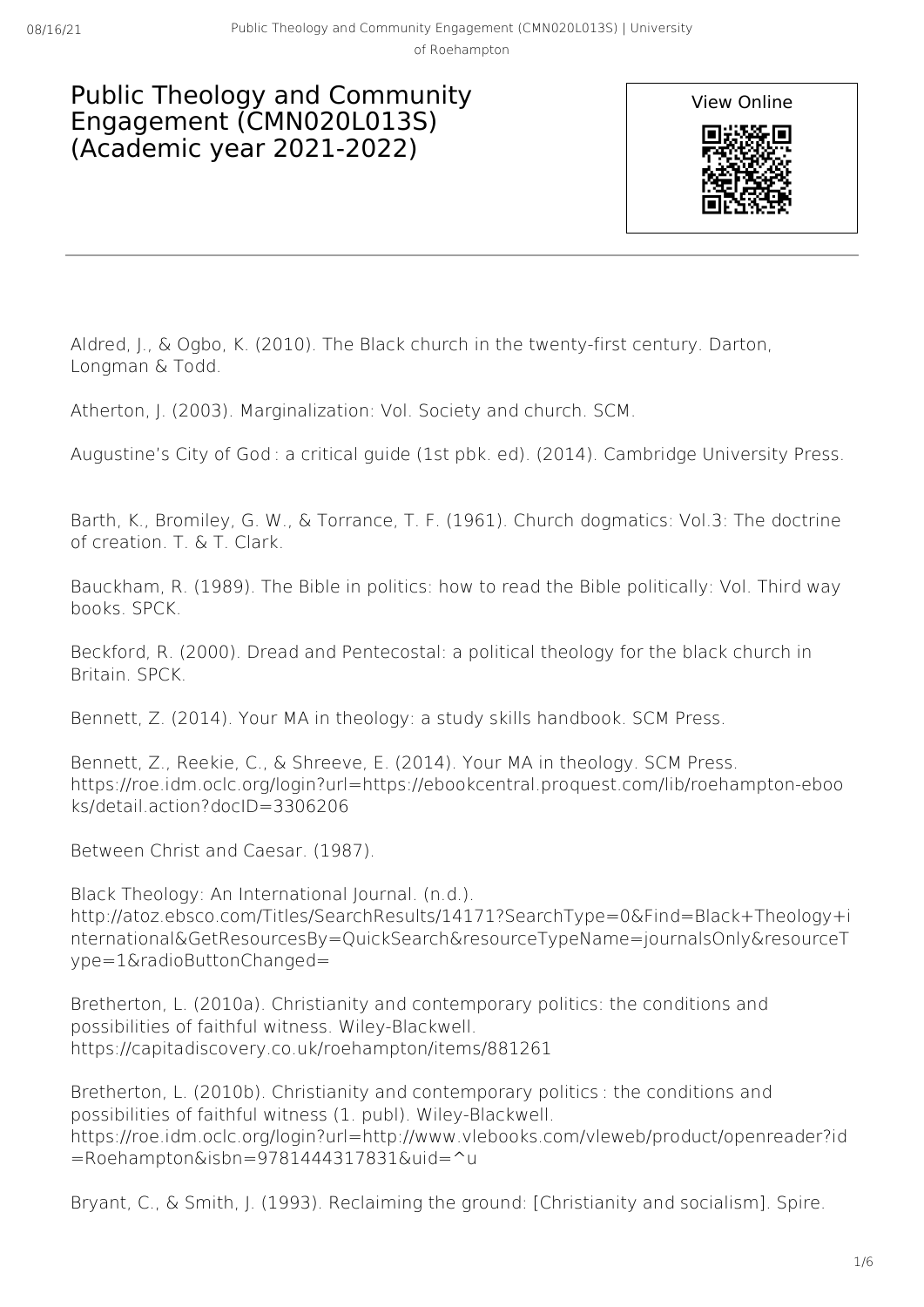Burt, A. (n.d.). Faith in the future: working towards a brighter future. A report by a cross-party Committee of Inquiry. http://campaigndirector.moodia.com/Client/Theos/Files/FITFreport.pdf

Carey, G. (2012). We don't do God. Monarch Books.

Catholic Social Conscience : Reflection and Action on Catholic SocialTeaching (New ed). (2011). Gracewing.

Cone, J. H. (n.d.). God of the oppressed. Seabury Press.

David Hilborn. (n.d.). Movement for Change. Paternoster.

Douglas A Hicks. (1 C.E.). Global Neighbours: Christian Faith and Moral Obligation in Today's Economy. William B. Eerdmans Publishing Company. http://www.amazon.co.uk/Global-Neighbours-Christian-Obligation-Sep-2008/dp/B002FDUGY U/ref=sr\_1\_1?ie=UTF8&qid=1432043053&sr=8-1&keywords=hicks+global+neighbours

Faith and Nation: Report of a Commission of Inquiry to the UK Evangelical Alliance. (n.d.). http://www.eauk.org/current-affairs/publications/faith-and-nation.cfm

Faith based Organisations And Exclusion In European Cities. (2012). Policy Press. https://www.jstor.org/stable/j.ctt9qgpz8

Faith in the City. (n.d.). https://www.churchofengland.org/our-views/home-and-community-affairs/community-urba n-affairs/urban-affairs/faith-in-the-city.aspx

Future of Welfare : A Theos Collection. (2014). Theos.

God and Government. (2009). SPCK Publishing.

Graham, E. L. (2009). What makes a good city? : public theology and the urban church. Darton, Longman and Todd.

Graham, E., & Lowe, S. (2009a). Citizens or Disciples? In What makes a good city?: public theology and the urban church (pp. 1–22). Darton Longman & Todd. https://contentstore.cla.co.uk/secure/link?id=c0ef47ae-0c5e-ea11-80cd-005056af4099

Graham, E., & Lowe, S. (2009b). What makes a good city?: public theology and the urban church. Darton Longman & Todd.

Graham, E., & Lowe, S. (2009c). What makes a good city?: public theology and the urban church. Darton Longman & Todd.

Hainsworth, D. K. (2010). Public theology for a global society : essays in honor of Max L. Stackhouse. edited by Deirdre King Hainsworth and Scott R. Paeth. Eerdmans.

Harries, R. (2014). Faith in politics? : rediscoveringthe Christian roots of our political values. Richard Harries (New edition). Darton Longman & Todd.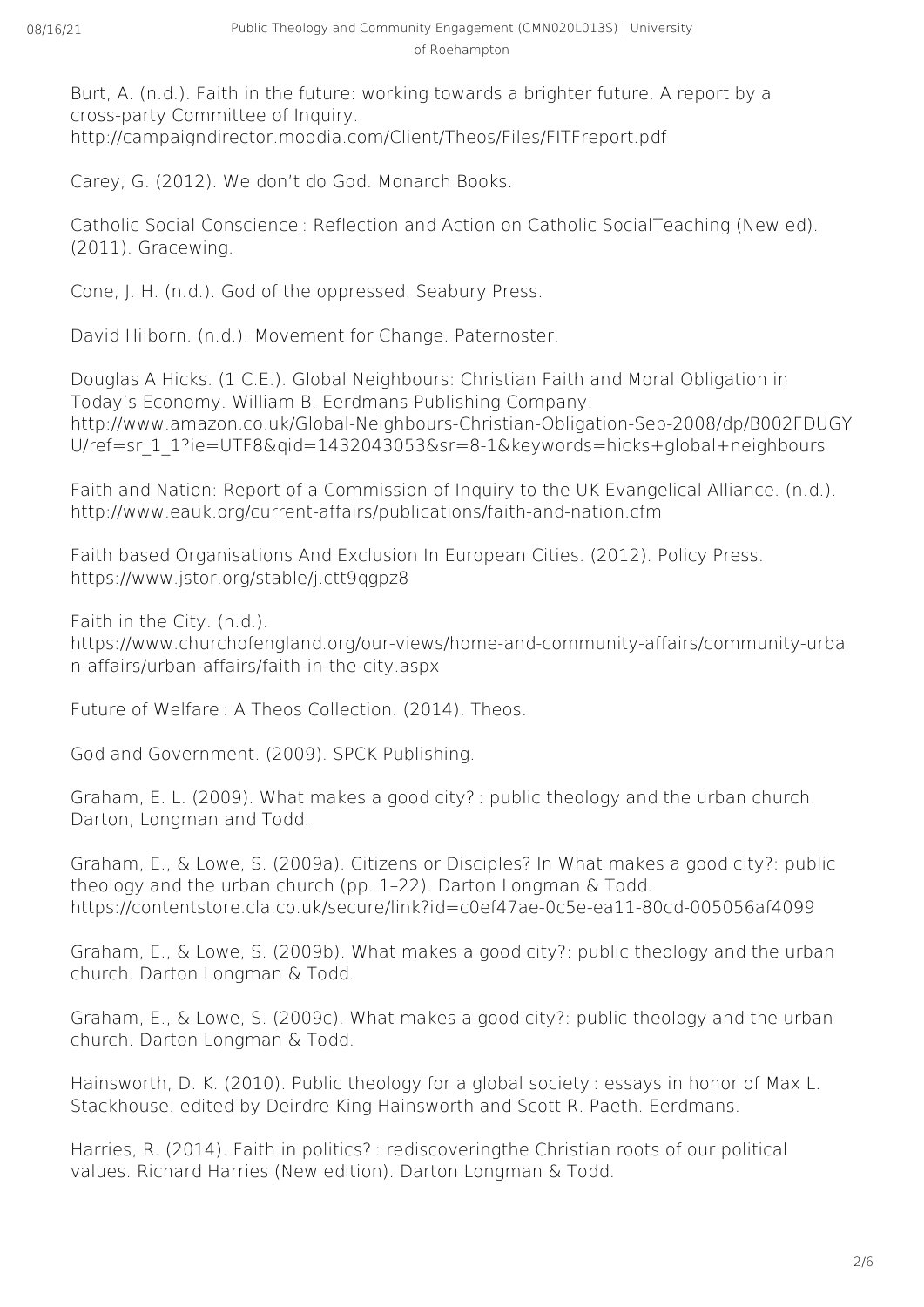Hauerwas, S. (2001). Hauerwas reader. Duke University Press.

Higher Throne : Evangelicals and Public Theology. (2008). Inter-Varsity Press.

International Journal of Practical Theology. (n.d.).

http://atoz.ebsco.com/Titles/SearchResults/14171?SearchType=0&Find=international+jour nal+practical++theology&GetResourcesBy=QuickSearch&resourceTypeName=journalsOn ly&resourceType=1&radioButtonChanged=

International Journal of Public Theology. (n.d.).

http://atoz.ebsco.com/Titles/SearchResults/14171?SearchType=0&Find=International+Jour nal+of+Public+Theology&GetResourcesBy=QuickSearch&resourceTypeName=journalsOnl y&resourceType=1&radioButtonChanged=

Isaac, L. (2015). Faith on the streets : Christians in action through the Street Pastors movement. Les Isaac and Rosalind Davies. Hodder.

John R. W. Stott, Roy McCloughry, & John Wyatt. (n.d.). Issues Facing Christians Today. Zondervan.

Journal of Contemporary Religion. (n.d.).

http://atoz.ebsco.com/Titles/SearchResults/14171?SearchType=0&Find=contemporary+rel igion&GetResourcesBy=QuickSearch&resourceTypeName=journalsOnly&resourceType=1 &radioButtonChanged=

Journal of Empirical Theology. (n.d.).

http://atoz.ebsco.com/Titles/SearchResults/14171?SearchType=0&Find=empirical+theolog y&GetResourcesBy=QuickSearch&resourceTypeName=journalsOnly&resourceType=1&ra dioButtonChanged=

Journal of the American Academy of Religion. (n.d.). http://atoz.ebsco.com/Titles/SearchResults/14171?SearchType=0&Find=Journal+of+the+A merican+Academy+of+Religion&GetResourcesBy=QuickSearch&resourceTypeName=jour nalsOnly&resourceType=1&radioButtonChanged=

Kandiah, K. (2010). Just Politics : One Faith, One Vote, Three Parties. Authentic Media.

Kee, A. (1974). Black Theology. In A reader in political theology (pp. 113–135). S.C.M. Press.

https://contentstore.cla.co.uk/secure/link?id=82349d2a-355e-ea11-80cd-005056af4099

Kee, A., Althaus-Reid, M., & Petrella, I. (2008). The rise and demise of Black theology: Vol. Reclaiming liberation theology. SCM Press.

https://roe.idm.oclc.org/login?url=http://www.vlebooks.com/vleweb/product/openreader?id =Roehampton&isbn=9780334042969&uid=^u

King, M. L., & Washington, J. M. (1991). A testament of hope: the essential writings and speeches of Martin Luther King, Jr (1st HarperCollins pbk. ed). HarperSanFrancisco.

Kuyper, A. (2012). Lectures on Calvinism. Createspace.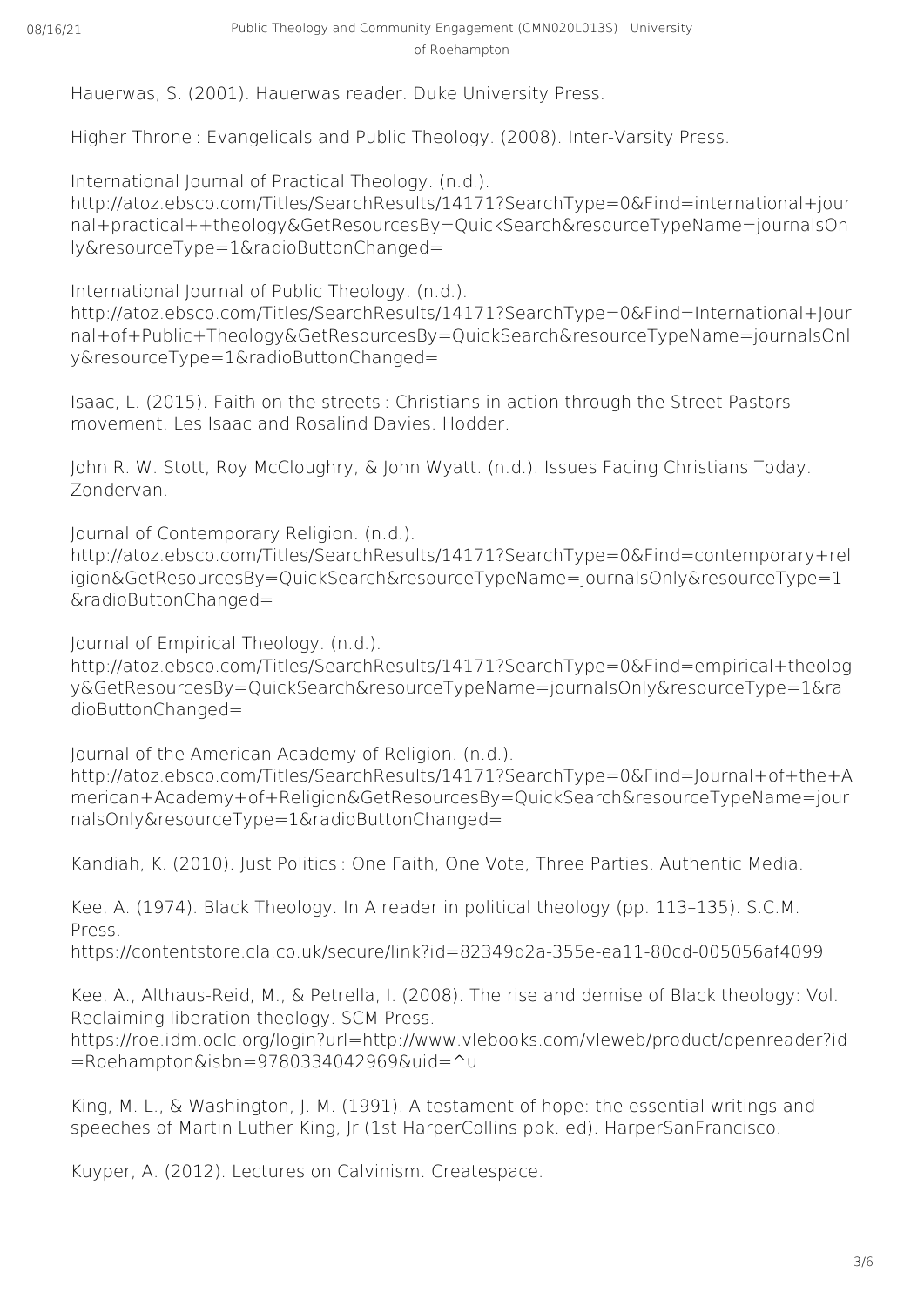Mathewes, C. T. (2007a). A Theology of Public Life. Cambridge University Press. https://doi.org/10.1017/CBO9781139167208

Mathewes, C. T. (2007b). Faithful citizenship. In A Theology of Public Life (pp. 169–213). Cambridge University Press. https://doi.org/10.1017/CBO9781139167208.007

Mathewes, C. T. (2008). Theology of public life. Charles Mathewes: 17. Cambridge University Press.

McLellan, D. (1997). Political Christianity: a reader: Vol. SPCK essential readings. SPCK.

Milbank, J. (1993). Political Theology and the New Science of Politics. In Theology and social theory: beyond secular reason (pp. 9–26). Blackwell. https://contentstore.cla.co.uk/secure/link?id=820bad93-355e-ea11-80cd-005056af4099

Moltmann, J. (1999). God for a secular society: the public revelance of theology. SCM.

Neuhaus, R. J. (2009). American Babylon: notes of a Christian exile. Basic Books.

Neuhaus, R. J. (2010). American Babylon : notes of a Christian exile. Basic Books, a member of the Perseus Books Group.

New Statesman. (n.d.).

http://atoz.ebsco.com/Titles/SearchResults/14171?SearchType=2&Find=new+statesman& GetResourcesBy=QuickSearch&resourceTypeName=journalsOnly&resourceType=1&radio ButtonChanged=

Niebuhr, H. R. (Helmut R. (2001). Christ and culture (Expanded ed. 50th anniversary). HarperOne.

Niebuhr, R. (2013). Moral man and immoral society: a study in ethics and politics. Westminster John Knox Press.

Oakley, N. W. (2007). Engaging politics? : the tensions of christian political involvement. Milton Keynes.

O'Donovan, O. (1999). Desire of the nations : rediscovering the roots of political theology. Cambridge University Press.

Paul Louis Lehmann. (1975). The transfiguration of politics. S.C.M. Press.

Practical Theology. (n.d.).

http://atoz.ebsco.com/Titles/SearchResults/14171?SearchType=2&Find=Practical+Theolog y&GetResourcesBy=QuickSearch&resourceTypeName=journalsOnly&resourceType=1&ra dioButtonChanged=

Rawls, J. (1999). A theory of justice (Rev. ed). Oxford University Press.

Reichley, J. (2002). Faith in politics. Brookings Institution Press. http://site.ebrary.com/lib/roehampton/Doc?id=10063917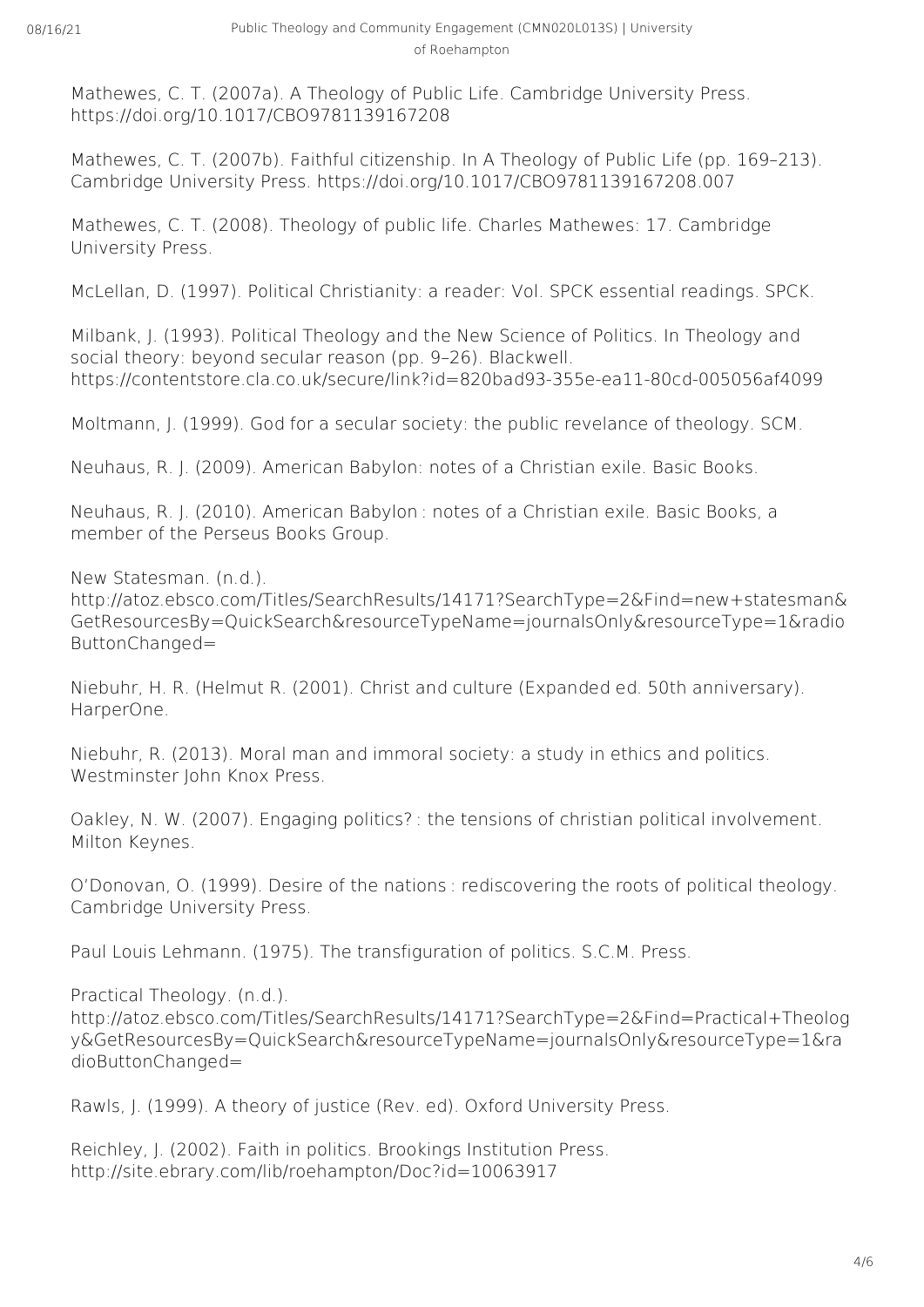Sagovsky, N. (2008). Christian Tradition and the Practice of Justice. SPCK Publishing.

Sentamu, J. (2015). On rock or sand? : firm foundations for Britain's future. John Sentamu. SPCK.

Sider, R. J. (2008). Scandal of evangelical politics : why are Christians missing the chance to really change the world?. Ronald J. Sider. BakerBooks.

Spencer, S. (2007). SCM studyguide to Christian mission: historic types and contemporary expressions: Vol. SCM study guide. SCM.

Stackhouse, M. L. (Max L. (1991). Public theology and political economy: Christian stewardship in modern society. University Press of America.

Thurman, H. (1996). Jesus and the disinherited. Beacon Press.

Trigg, R. (2008). Religion in public life: must faith be privatized? Oxford University Press. https://capitadiscovery.co.uk/roehampton/items/652116

Trigg, R., & ebrary, Inc. (2007). Religion in public life: must faith be privatized? Oxford University Press.

https://roe.idm.oclc.org/login?url=https://ebookcentral.proquest.com/lib/roehampton-eboo ks/detail.action?docID=415716

Walzer, M. (2012). In God's shadow: politics in the Hebrew Bible. Yale University Press. https://roe.idm.oclc.org/login?url=http://www.vlebooks.com/vleweb/product/openreader?id  $=$ Roehampton&isbn=9780300182514&uid= $\text{u}$ 

Ward, G. S. (2009). Politics of discipleship : becoming postmaterial citizens. Baker Academic.

Williams, R. (2012a). Faith in the public square. Bloomsbury. http://dx.doi.org/10.5040/9781472966056?locatt=label:secondary\_bloomsburyCollections

Williams, R. (2012b). Faith in the public square. Bloomsbury. https://roe.idm.oclc.org/login?url=http://www.vlebooks.com/vleweb/product/openreader?id =Roehampton&isbn=9781408187593&uid=^u

Wogaman, J. P. (2000). Christian perspectives on politics (Rev. and expanded). Westminster John Knox.

Working Faith: Faith-based Communities Involved In Justice. (1 C.E.). Paternoster. https://www.amazon.co.uk/Working-Faith-Faith-based-Communities-Involved/dp/18422774 3X/ref=sr\_1\_1?s=books&ie=UTF8&gid=1488205199&sr=1-1&keywords=Working+Faith% 3A+Faith-based

Wright, N. T. (2016a). God in public: how the Bible speaks truth to power today. SPCK. https://ebookcentral.proquest.com/lib/roehampton-ebooks/detail.action?docID=4779985

Wright, N. T. (2016b). God in public: how the Bible speaks truth to power today. SPCK.